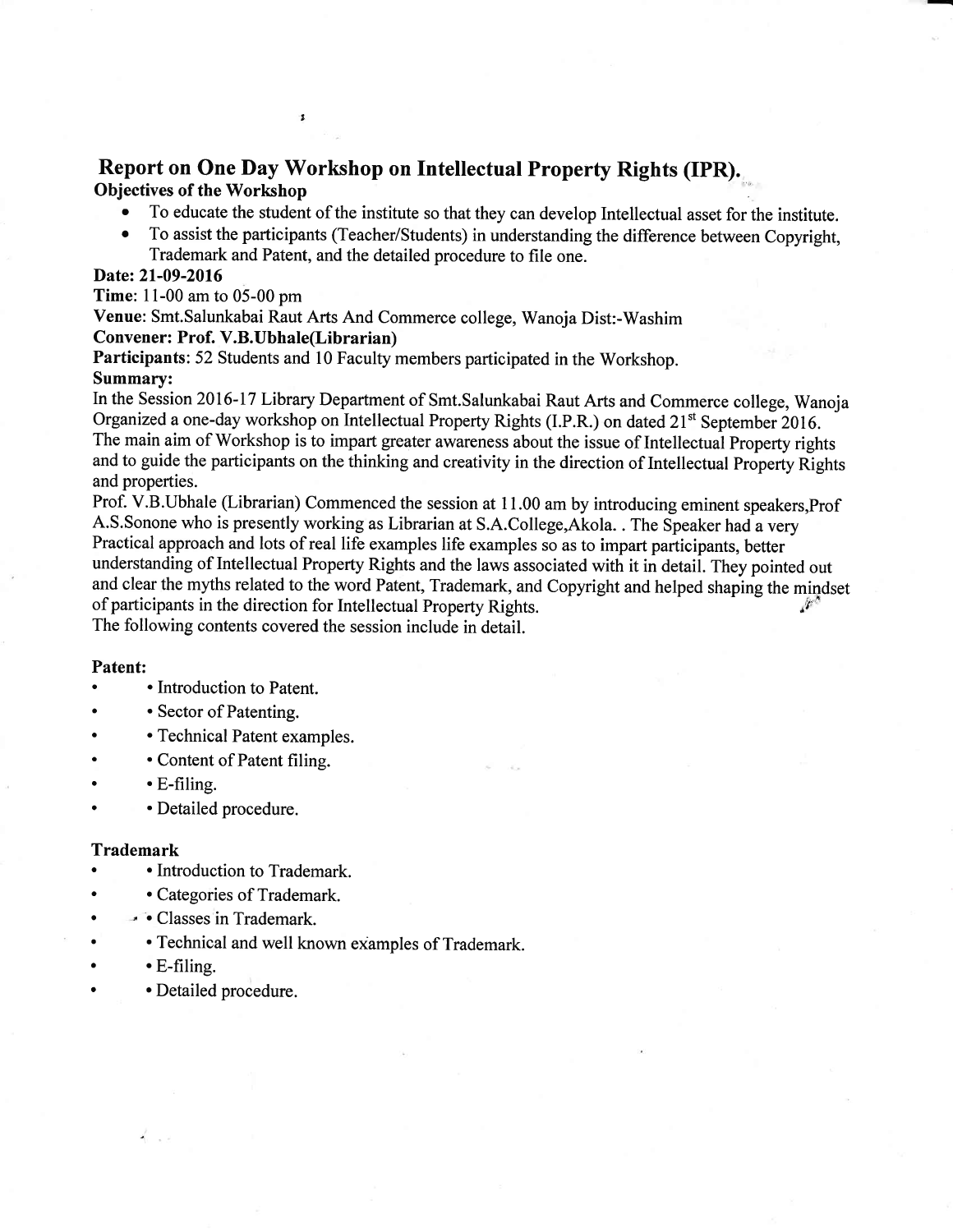- $\bullet$  E-filling  $\bullet$
- . Detailed Procedure

Valedictory function

5.00pm To 5.30 pm

LECTURER, **.Smt. Salunkabai Raut Arts &** Gommerce Coilege, WANOJA Tq,Mangrulpir, Dist.Washim .;(M.S.) Pin Code- 444402

> J.  $\sim$   $^{\circ}$

ratter  $\epsilon$ PRINCIPAL

íva.

 $\mathcal{P}^{\hat{\delta}}$ 

Smt. Salunkabai Raut Arts & Commerce College, WANOJA Tq.Mangrulpir, Dist.Washim (M.S.) Pin Code- 444402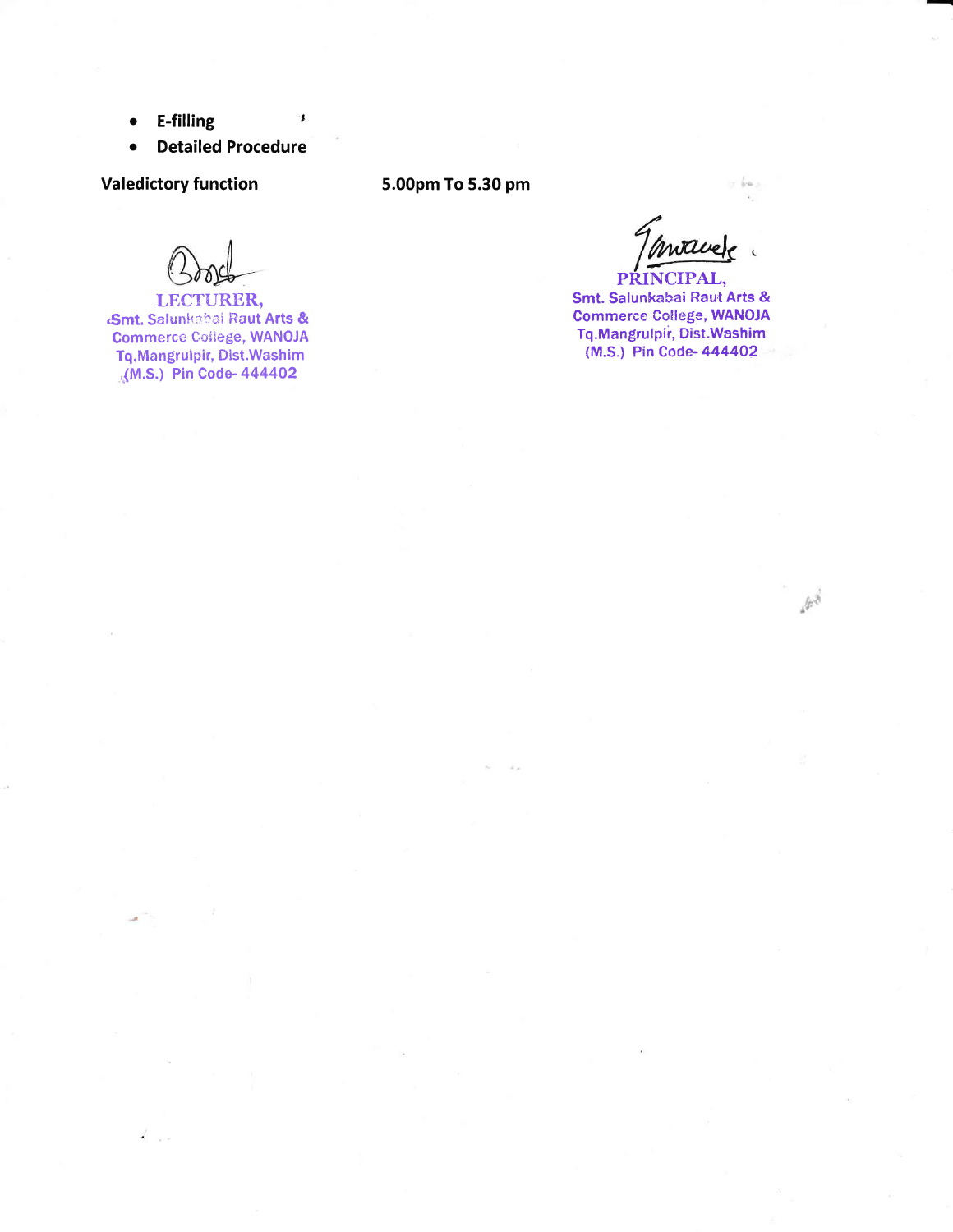| Report of One Day Workshop on Intellectual Property Rights                                                               |                                                                                                                       |               |
|--------------------------------------------------------------------------------------------------------------------------|-----------------------------------------------------------------------------------------------------------------------|---------------|
| <b>Objectives of the Workshop</b>                                                                                        | :- To educate the students of the institute and to assist the<br>Participants in understanding the difference between |               |
|                                                                                                                          | <b>Copyrights, Trademark and Patent</b>                                                                               |               |
| Name of Organizing Department :- Library Department                                                                      |                                                                                                                       |               |
|                                                                                                                          | Smt Salunkabai Raut Arts And Commerce College, Wanoja                                                                 |               |
| <b>Name of the Guest:-</b>                                                                                               | :- Prof. A.U.Umale                                                                                                    |               |
|                                                                                                                          | Gulabnabi Azad Mahvidyalaya                                                                                           |               |
|                                                                                                                          | Barshitakali Dist:- Akola                                                                                             |               |
| <b>Date of Event</b>                                                                                                     | : 2/08/2017                                                                                                           |               |
| Inaugurator                                                                                                              | :- Dr.D.R.Gawande                                                                                                     |               |
|                                                                                                                          | <b>Principal</b>                                                                                                      | $\mathcal{E}$ |
| <b>Number of Participants</b>                                                                                            | :-58 students(32 Girls & 26 boys) and 10 Faculty Members                                                              |               |
|                                                                                                                          |                                                                                                                       |               |
| <b>Sessions</b>                                                                                                          |                                                                                                                       |               |
| Inauguration                                                                                                             | 10.00am to 10.30am                                                                                                    |               |
| <b>Session I</b>                                                                                                         | 10.30 to 1.30                                                                                                         |               |
| <b>Topics covered</b>                                                                                                    |                                                                                                                       |               |
| <b>Introduction of IPR</b><br><b>Sectors of patenting</b><br><b>Contents of patenting</b><br><b>Process of Patenting</b> |                                                                                                                       |               |
| <b>Session II</b>                                                                                                        | 2.00pm To 5.00pm                                                                                                      |               |
| <b>Topics covered</b>                                                                                                    |                                                                                                                       |               |
| <b>Concepts of Copyrights</b><br><b>Examples of Copyrights</b>                                                           |                                                                                                                       |               |

'Š

J.